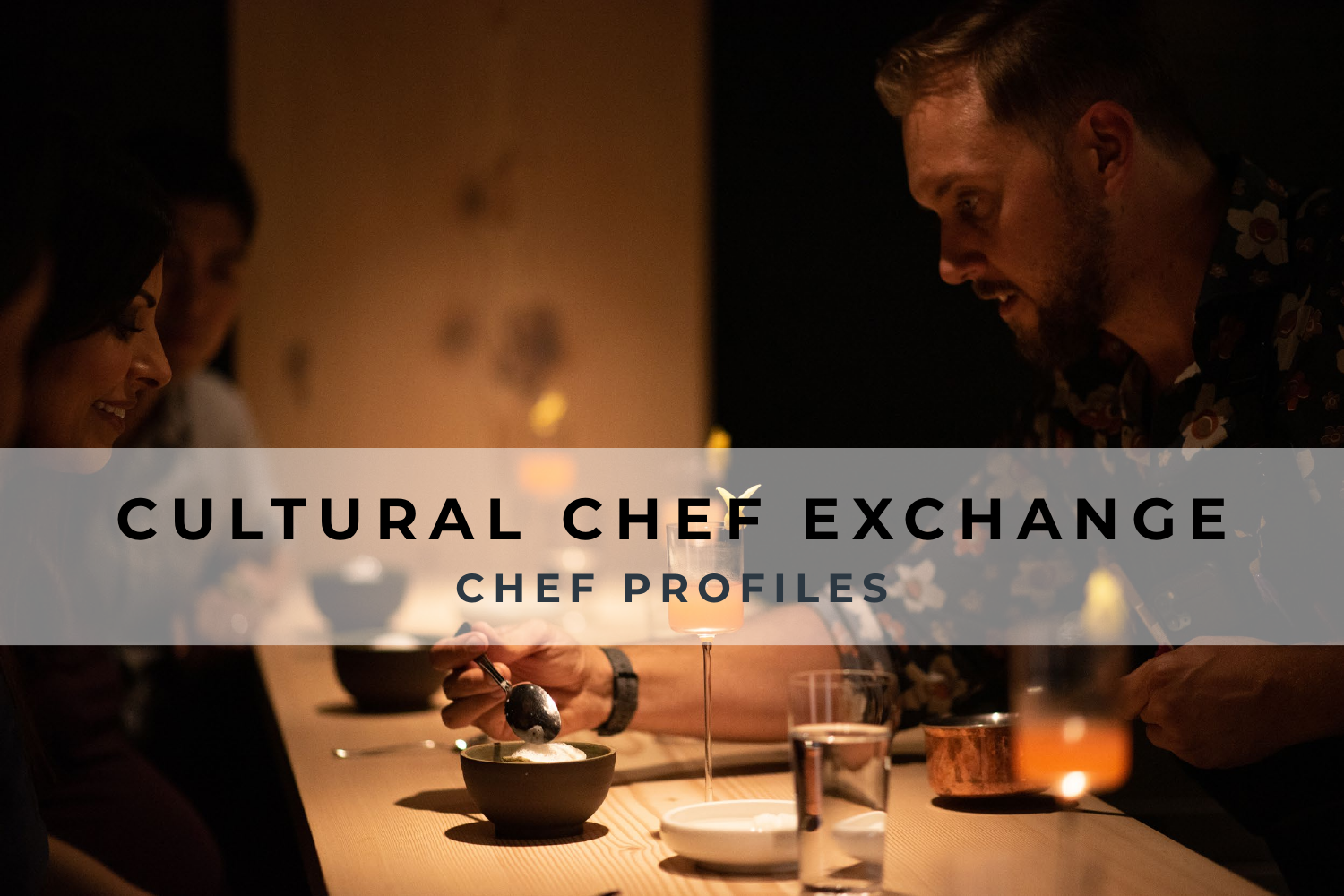

## **CHEF DARREN MACLEAN**

RESTAURANTS Shokunin Nupo Eight Greenfish Sushi

SOCIAL Instagram - @chefdarrenmaclean - 55,800 followers

ACCOLADES Canada's Best 100 (#14) Finalist on Netflix's *The Final Table*

Chef Darren MacLean is one of Canada's most acclaimed and outspoken chefs, restaurateurs, and environmental advocates. Seeking to showcase Canada's culinary scene to international audiences, MacLean was Canada's sole contender and a finalist on Netflix's global cooking competition The Final Table. He is also the first-ever Canadian chef invited aboard to consult and collaborate with Princess Cruises.

MacLean is passionate about sustainability and the food building community. While he regularly participates in events as an educator, speaker and culinary judge in Canada and abroad, he is happiest in his kitchens. MacLean's flagship Japanese izakaya-style restaurant Shokunin, in his home city of Calgary, has been voted one of the country's top 50 restaurants for 6 years in a row (currently at #14 in Canada).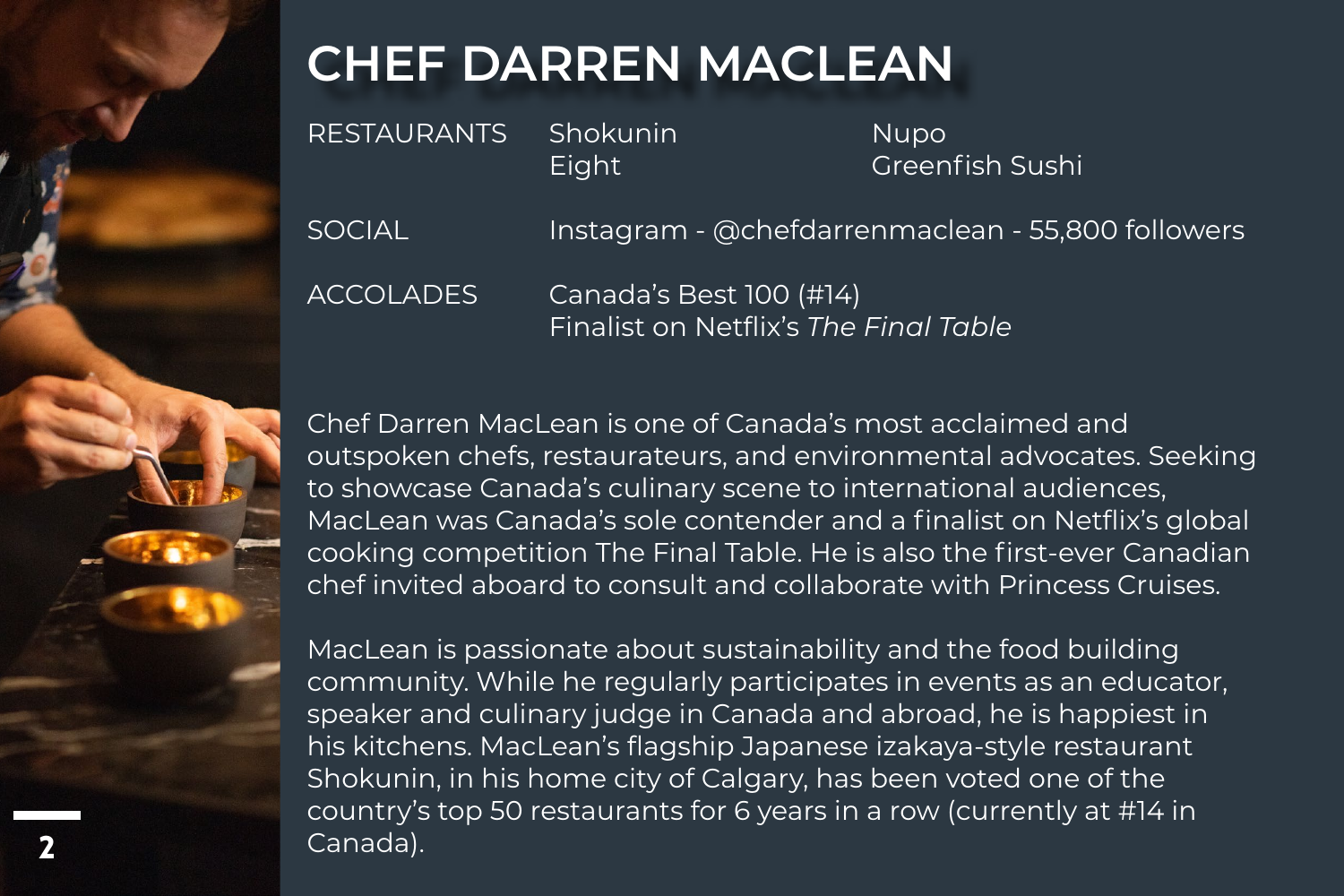June 21-26

#### **YOSHINOBU KIMURA**

RESTAURANT Sushi m (Tokyo, Japan)

SOCIAL Instagram - @sushimtokyo - 9,700 followers

Following his dream of working in New York, Yoshinobu Kimura moved to the U.S., earning his degree in restaurant management from Johnson & Wales University. After honing his skills at Megu in New York, he returned to Japan and joined the team at two-Michelin-starred Narisawa in Tokyo, where he spent a decade as the head sommelier. Narisawa is regularly listed in The World's Best 50 Restaurants. While he was employed at Narisawa, he had a chance to design and direct the pairing courses of Narisawa's gala dinner in England, France, Italy, Spain, and some other countries.

As he experienced the different cuisine and culture by serving all over the world, he decided to apply his precise pairing skills to the world of sushi. And he finally opened sushi restaurant "Sushi m" in Tokyo, 2019. He shares varieties of wine and sake pairing with his essence through at Sushi m and social media.

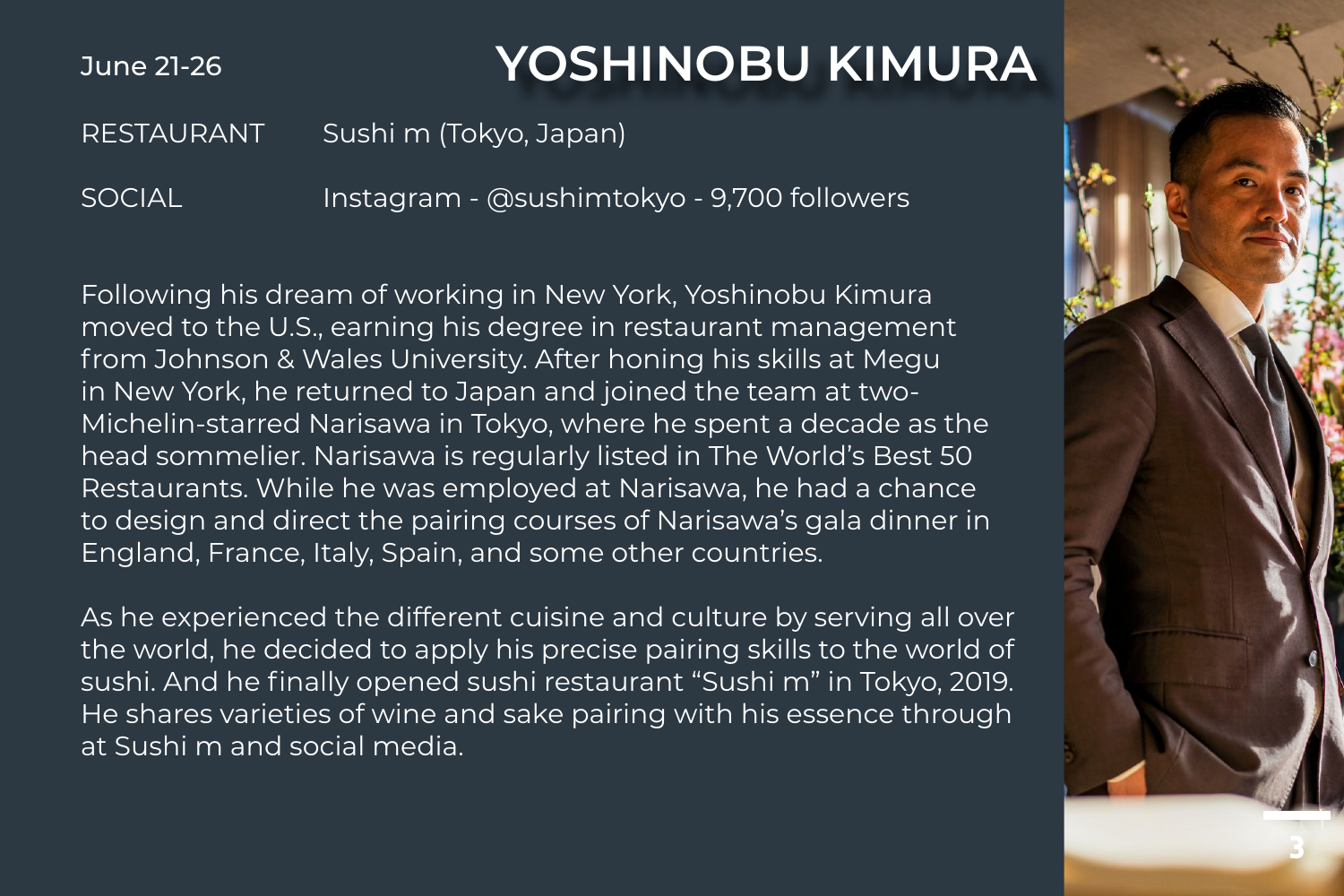

# **CHEF AARON BLUDORN**

RESTAURANT Bludorn (Houston, Texas, USA)

SOCIAL Instagram - @aaronbludorn - 26,500 followers

ACCOLADES NYC Rising Star Community Chef (Star Chefs) Competitor on Netflix's *The Final Table*

Seattle-native and Café Boulud alum, Chef Aaron Bludorn has planted roots in Houston to open his first solo venture. Following a prosperous career working under Michelin-starred chefs in Napa and New York, Aaron's career has led him to open Bludorn Restaurant; a sophisticated neighborhood eatery serving refined cuisine rooted in passion and integrity.

Aaron's experience and vision worked to crescendo the creation of Bludorn where he injects his flair in French-inspired Gulf coast cuisine showcasing the regions bounty using local ingredients and purveyors. With an emphasis on service, Bludorn provides a relaxed yet sophisticated ambiance where guests can experience fine dining, excellent wine, and an inviting atmosphere to liaise among family and friends.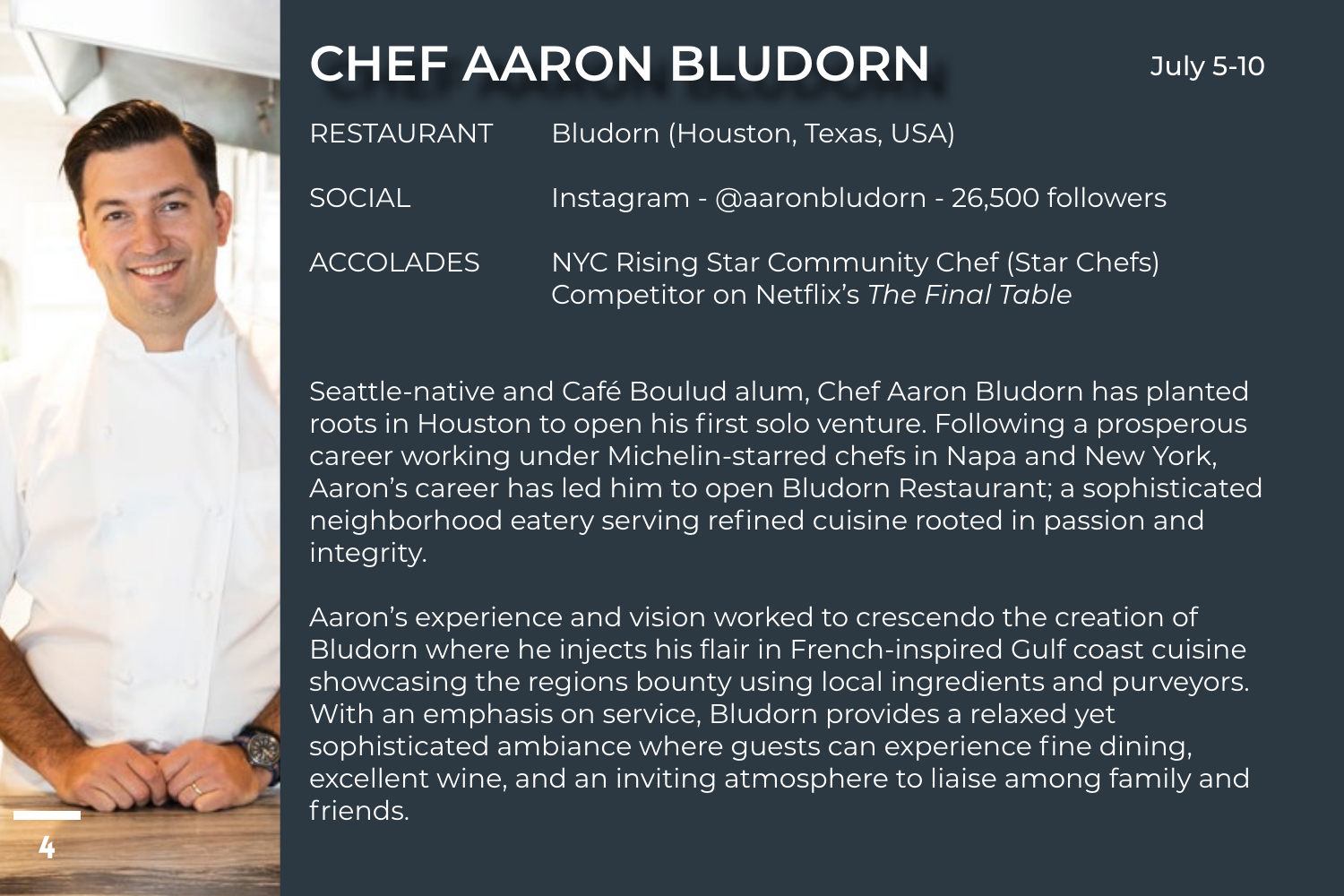# July 5-10 **CHEF COLIBRÍ JIMÉNEZ**

RESTAURANT Maria Raiz y Tierra (Mexico)

SOCIAL Instagram - @colibrijimenez - 60,000 followers

ACCOLADES Competitor on Netflix's *The Final Table*

Chef Colibrí Jiménez has managed to integrate a series of sources of inspiration, ranging from the merely technical, to her deepest roots as a person, Mexican, and woman. In this sense, María, Raíz y Tierra, emerges as the result of the sum of everything that this creative chef is, starting from her ancestral memory, studying and recognizing the flavors of her land and her family culinary traditions and uniting these two sources. of inspiration with an impeccable technique.

In this way, she has created a project that, from the personal and family, extends to the collective, and seeks to preserve the colors, flavors and textures of Mexico in a fresh, elegant and different proposal. Thus, María, Raíz y Tierra is a tribute to Mexican culture, to those traditions that pass through generations, telling stories of families on plates, serving as a common thread between Colibrí, its culture, its roots and its diners.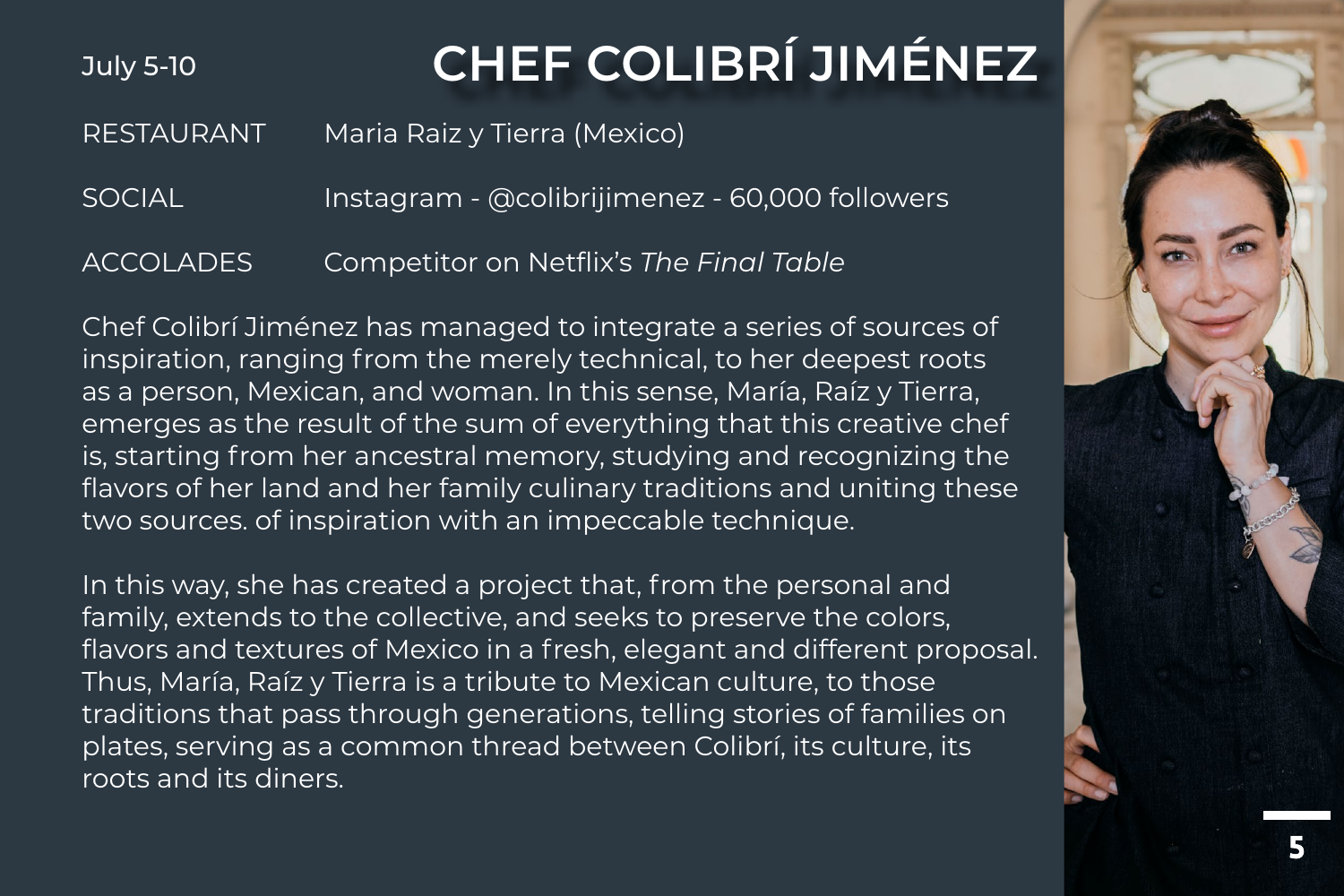

# **CHEF ALBERTO LANDGRAF** August 2-7

RESTAURANTS Oteque (Brazil) Epice (Brazil)

SOCIAL Instagram - @albertolandgraf - 52,300 followers

ACCOLADES 2 Michelin Stars for Oteque 1 Michelin Star for Epice World's Best Restaurants (#67)

Alberto Landgraf is one of the most influential chefs in Brazil. Extremely technical and multiscient, Alberto works with a naturalistic Brazilian cuisine, in which he bets on the greatest ingredients and works with them in a minimalist way with impressive flavours.

Born in Paraná, after years of studying and working abroad, Landgraf returned to Brazil where he opened his first restaurant, Epice, in São Paulo. Years later, Alberto decided to reinvent himself in Rio de Janeiro.

In the award-winning Oteque, Alberto puts his creativity ahead to develop ideas, this time focusing on the ingredients and the flavours as protagonists, instead of technique.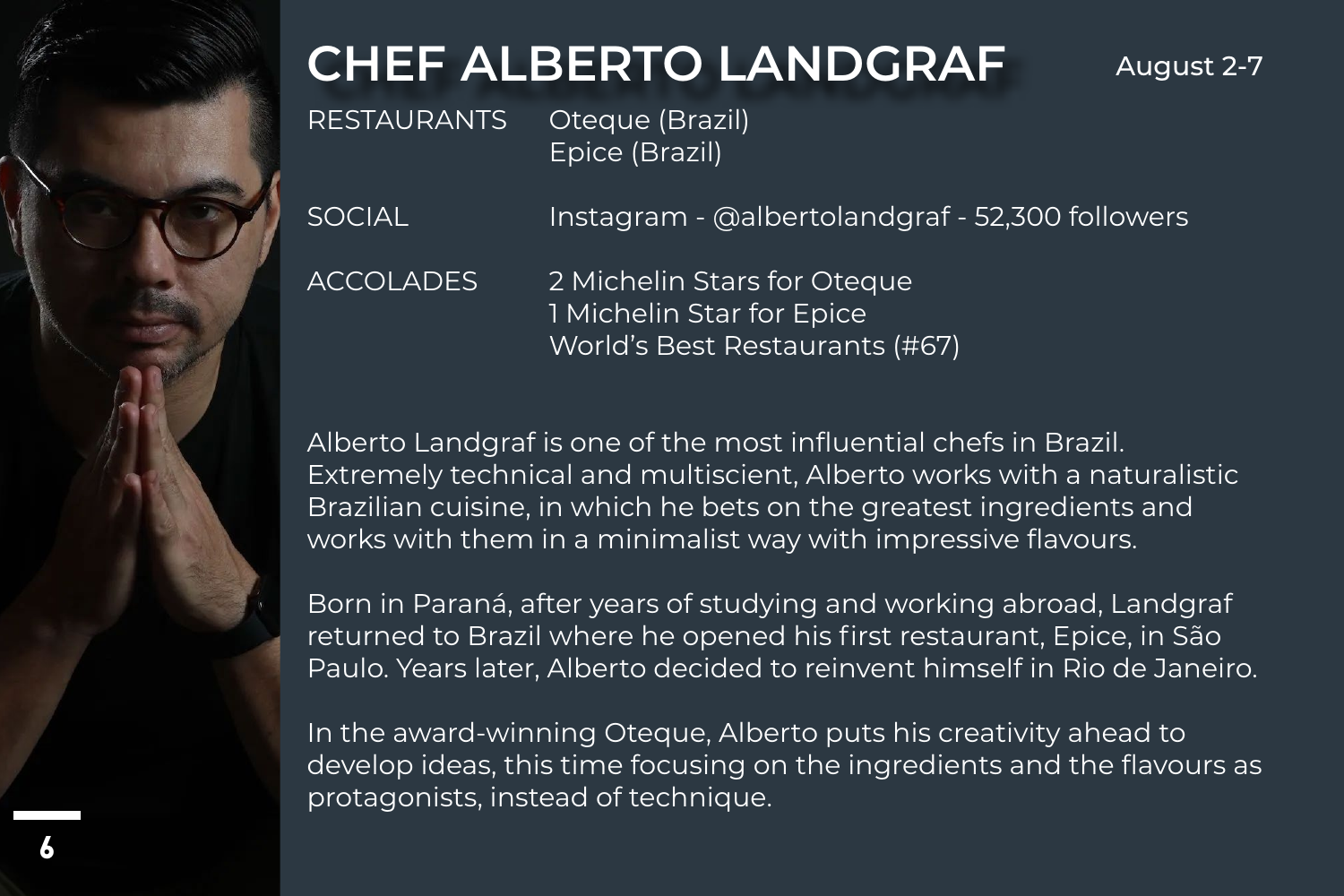#### August **CHEF JAMES KNAPPETT**

RESTAURANT Kitchen Table (London, UK)

SOCIAL Instagram - @jknappett - 22,000 followers

ACCOLADES 2 Michelin Stars for Kitchen Table

Chef James Knappett has worked at some of the world's most highlyregarded restaurants He has previously spent time in the kitchens at The Ledbury, worked under Gordon Ramsay at Royal Hospital Road and Rick Stein's, The Seafood Restaurant in Padstow. During four years spent abroad, James spent time in the kitchens at Noma and Thomas Keller's NYC restaurant, Per Se.

Chef Knappett co-founded Kitchen Table in 2012, along with his wife Sandia Chang. James is Executive Head Chef, while Sandia is Master Sommelier. Kitchen Table was awarded one Michelin Star in 2014, and achieved a coveted second star in 2018 - which it has held ever since. Kitchen Table was also awarded Michelin's 'Welcome and Service Award' in 2018.

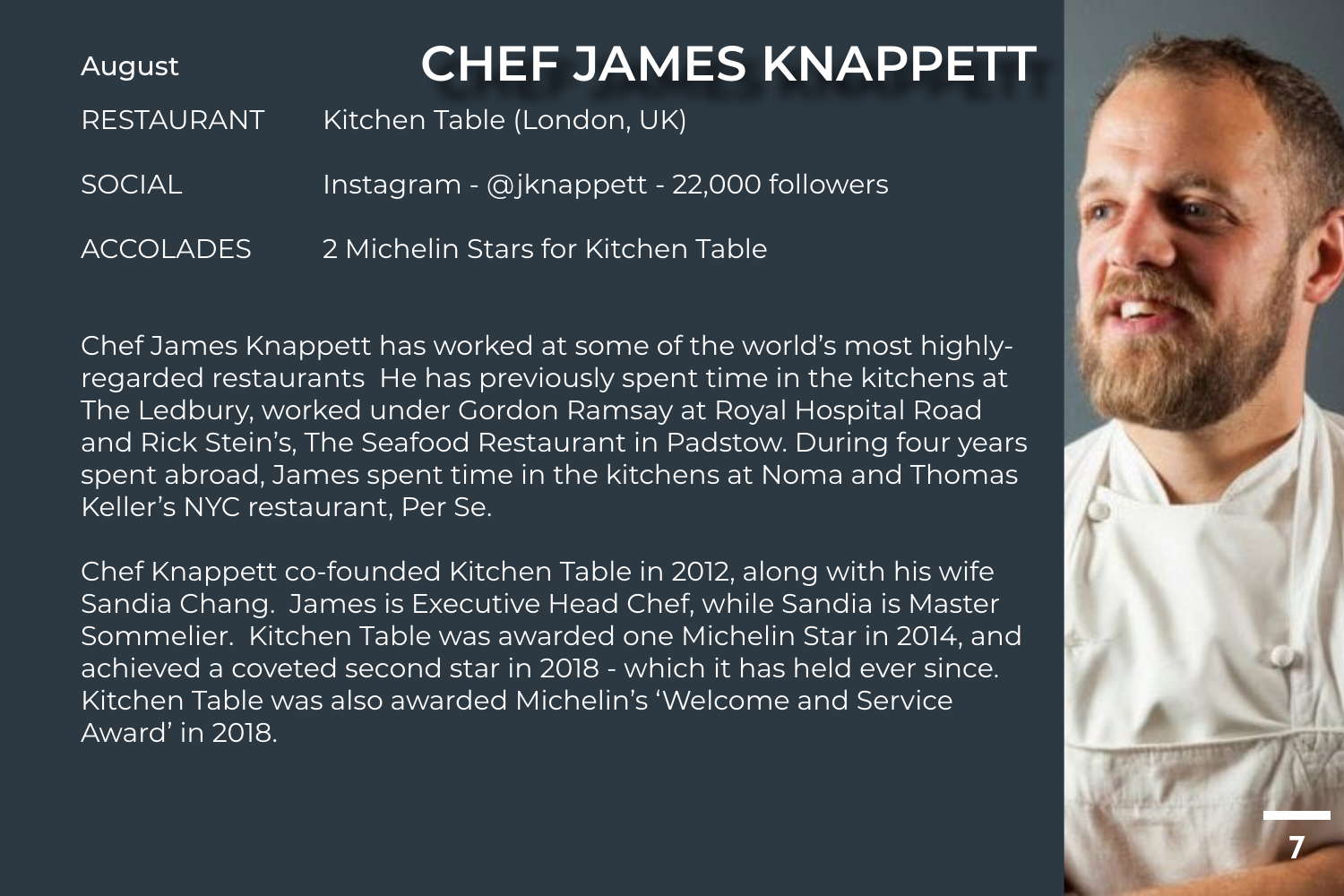

# **CHEF SHANE OSBORN** September 13-18

RESTAURANTS Arcane (Hong Kong) Cornerstone (Hong Kong)

SOCIAL Instagram - @shaneosbornchef - 85,600 followers

ACCOLADES 2 Michelin Stars while at Pied à Terre in London, UK 1 Michelin Star for Arcane Finalist on Netflix's *The Final Table*

Shane Osborn has plenty of experience working in acclaimed kitchens, having been a part of the staff at *L'oranger* in London that garnered a Michelin star in 1996, and he served as executive chef at London's *Pied à Terre* when it won a second star in 2003. Since 2014, Osborn has run his own restaurants in Hong Kong, *Arcane*, which holds one star for its seasonal fare that blends the cuisines of Japan, the United Kingdom, and France, and the recently opened *Cornerstone*.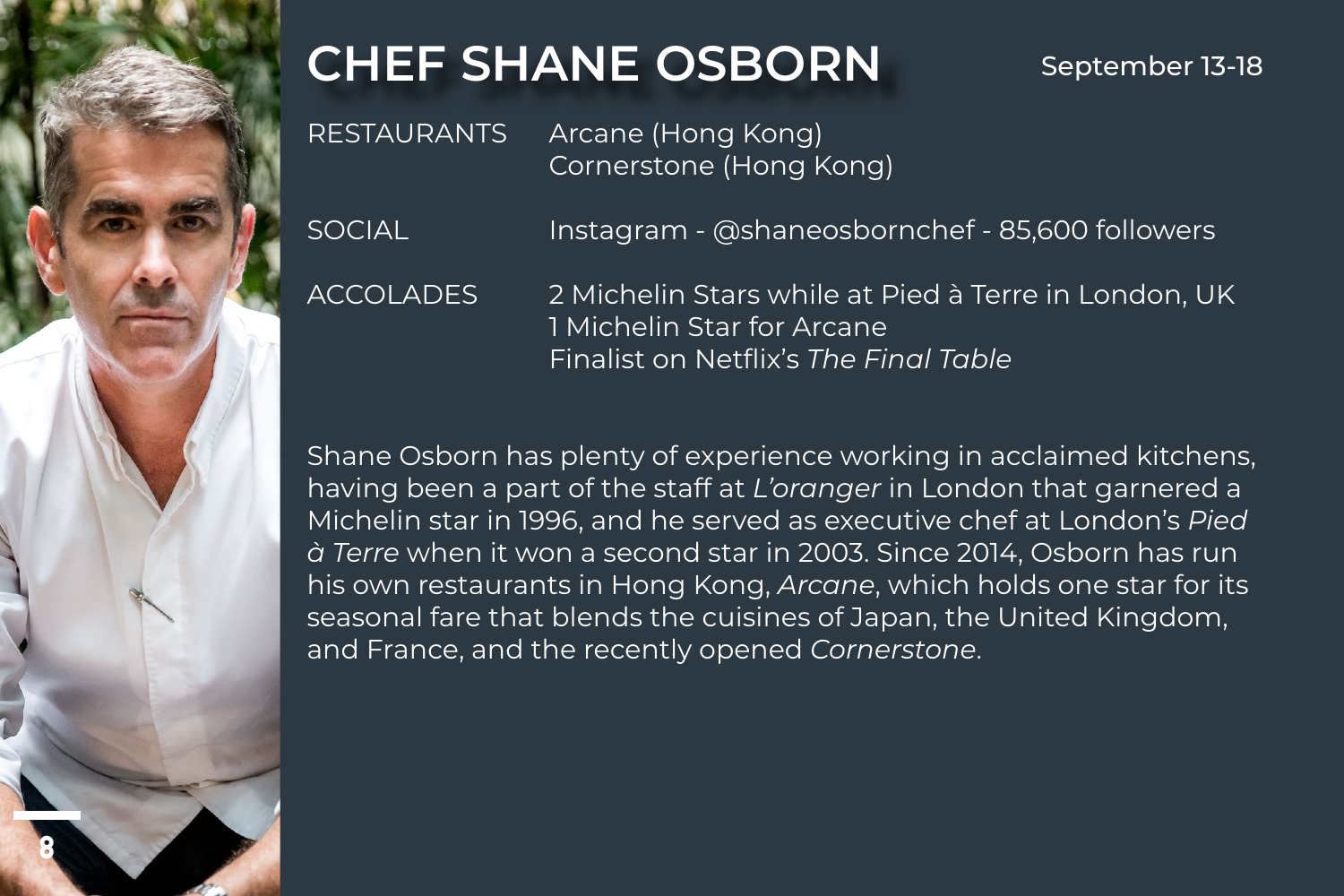### October 4-9 **CHEF AMNINDER SANDHU**

RESTAURANTS Arth (Mumbai, India) A Bar Called Life (Mumbai, India)

SOCIAL Instagram - @chefamnindersandhu - 85,000 followers

ACCOLADES Best Lady Chef 2016 (Ministry of Tourism) Competitor on Netflix's *The Final Table*

Born in a north Indian Sikh family and raised in the enchanting north eastern states of India, Chef Amninder Sandhu is a food lover, food traveller, food discoverer and food adventurer.

Amninder studied at the IHM Aurangabad and PME Knightsbridge School Of Cake Decoration, UK. She worked with the renowned Taj Group of Hotels before foraying into entrepreneurship and stand alone restaurants.

Amninder's creative, curious mind has her traversing the length and breadth of the country, into small towns and little villages, looking for local ingredients, traditional cooking methods and long forgotten recipes. A chef who has mastered the art of transforming the comfort food into gustatory experiences, herdishes create intensely personal experiences for guests.

9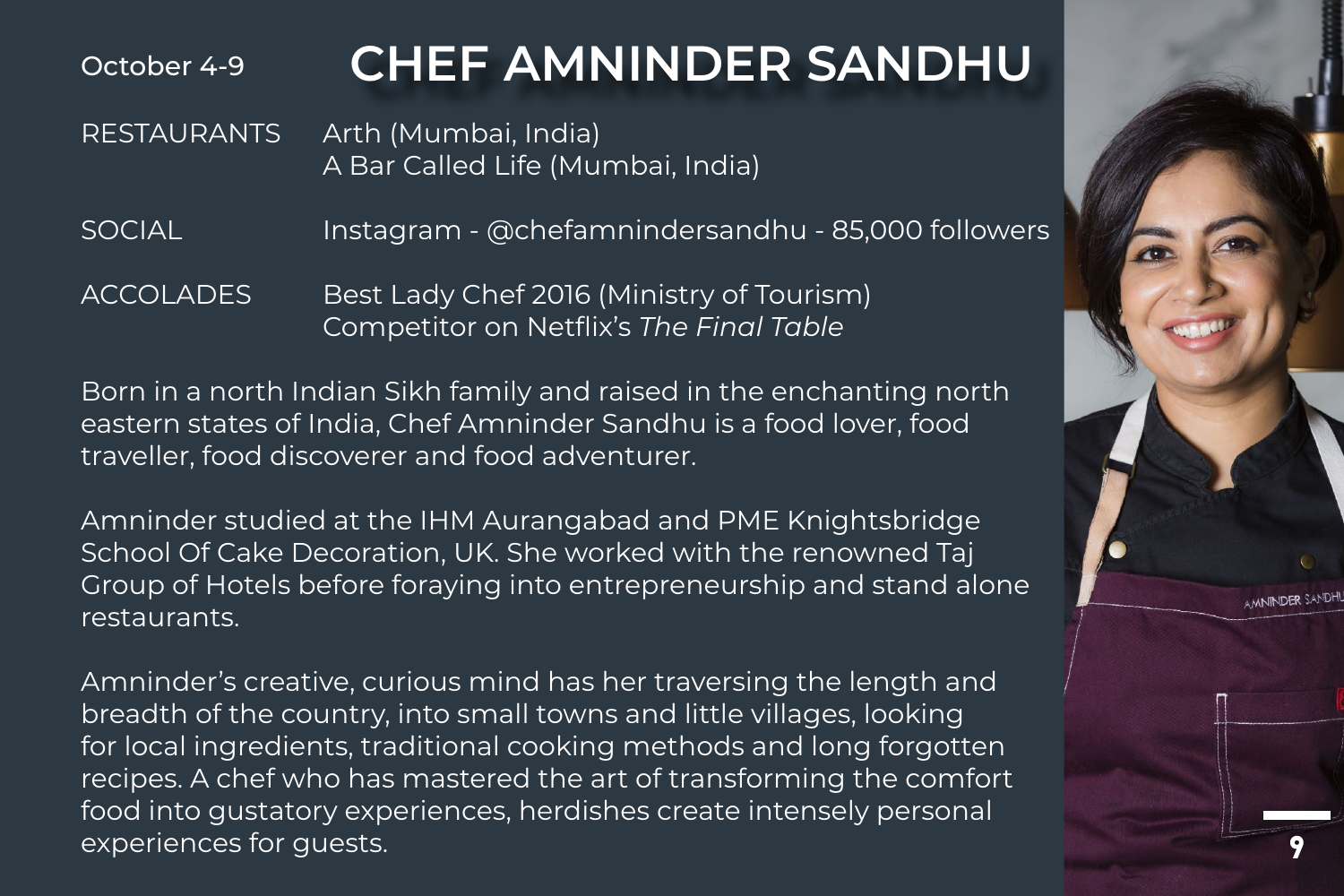

# **CHEF SAM TRAN** October 4-9

RESTAURANTS Gia Restaurant (Hanoi) le Goût de Gia (Hanoi)

SOCIAL Instagram - @gia.hanoi - 1,700 followers

ACCOLADES Judge at Rising Chefs Challenge (Vietcetera)

"Cooking with all your heart and kindness" is how Sam Tran talks about the experience she wants to bring to each of her diners. Ms. Sam Tran has nearly 10 years of living and working in Melbourne, Australia. "The cuisine originates from its ingredients" is the core value of Gia Restaurant, researching and using traditional ingredients for all the dishes to create a unique experience, a harmonic blending of modern cooking techniques and heritage Vietnamese cuisines.

Sam Tran believes that this is not only an opportunity to exchange and learn with colleagues in the F&B industry but also an opportunity for bringing Vietnamese innovative cuisine closer to everyone. In addition, Sam Tran also wishes to convey the core values of traditional cuisine to the next young generation chefs in Vietnam.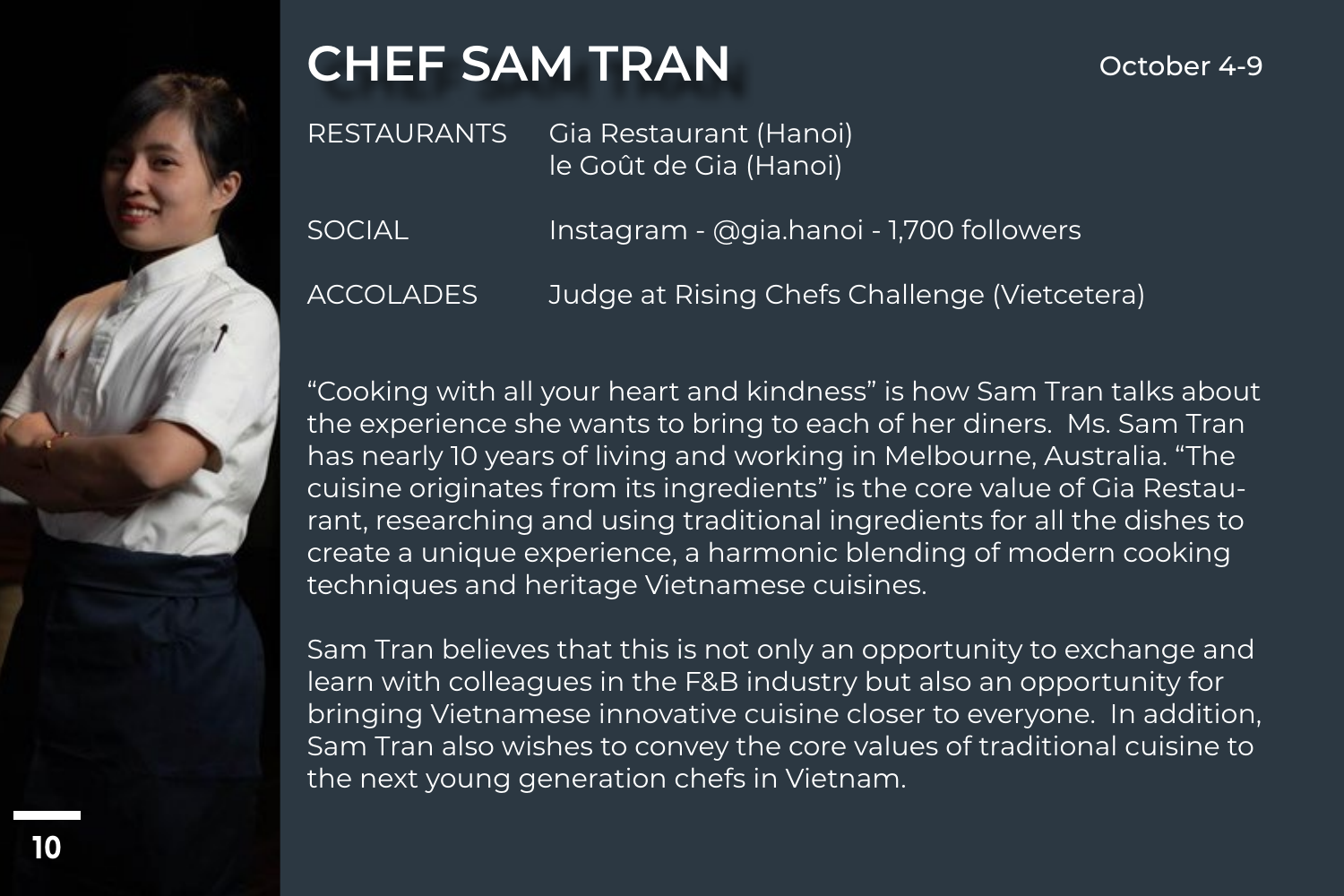October 4-9

### **CHEF NATHAN GOULD**

11

RESTAURANT Shelter (USA) Martha's Vineyard Smokehouse (USA)

ACCOLADES 2016 Ōra King Awards winner 2020 Boston Rising Star Chef (Star Chefs)

Landing a gig at Boston's most acclaimed high-end sushi spot requires an impressive resume—and Nathan Gould certainly has one. After growing up learning old-school French cooking techniques from his mother and grandmother, the budding chef earned degrees in culinary nutrition and sports nutrition, plus spent a summer studying wine in Germany. Gould went on to run a catering company in New Jersey and to work for several years on Martha's Vineyard at Harbor View Hotel and Beach Plum Inn before moving to Boston and channeling his varied expertise into sushi.